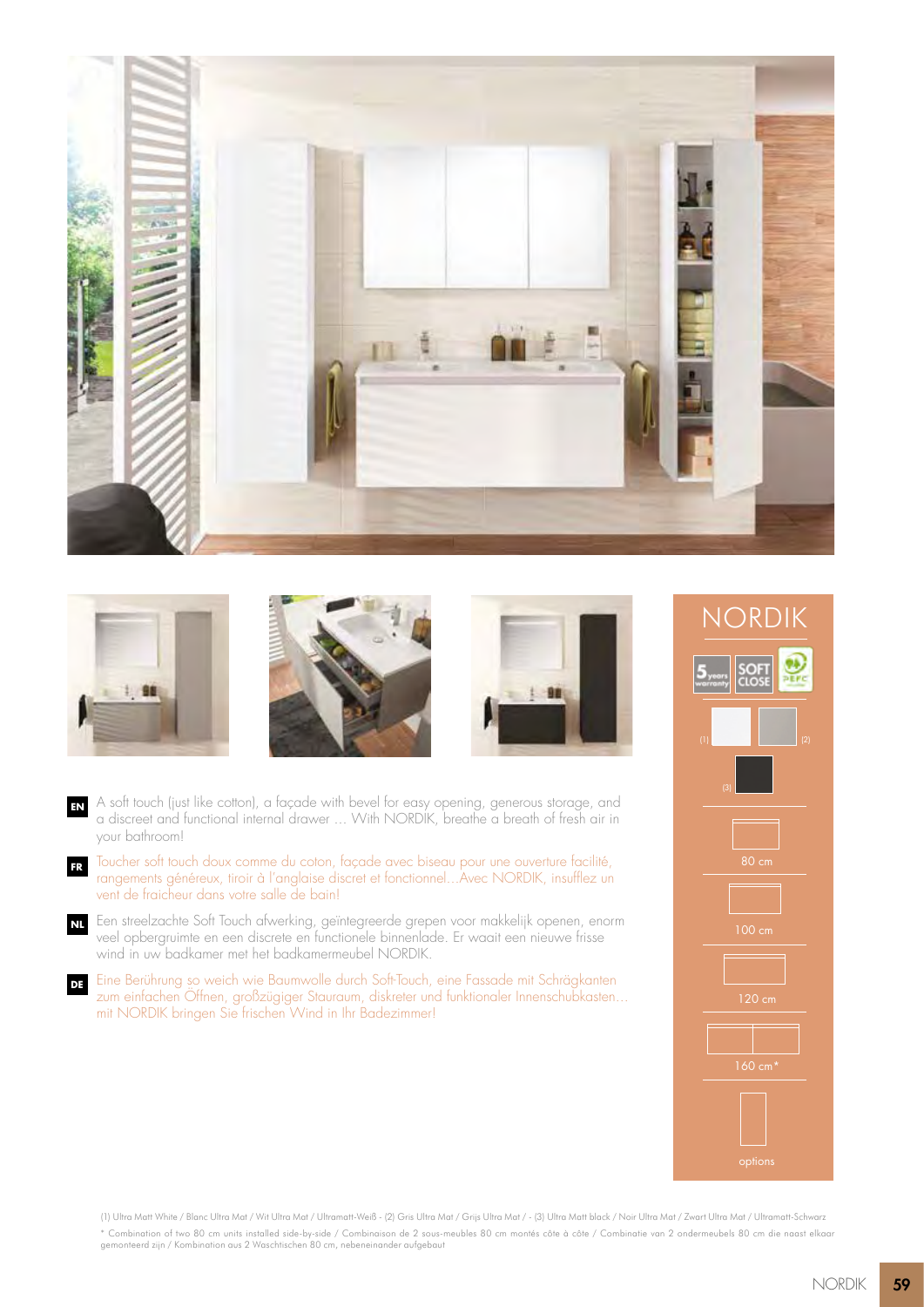

### NORDIK

### **80 x 47,2 x 46 cm**

Vanity unit 80 cm - Wall cabinet delivered assembled - 2 double-sided metal drawers with 1 English-style drawe Soft close - Single space for siphon installation - Extra flat siphon connection required

Meuble sous-plan 80 cm - Meuble à suspendre livré monté - 2 tiroirs double paroi métal dont 1 tiroir à l'anglaise - Fermeture progressive - Simple passage siphon - Raccord siphon extra plat obligatoire

Wastafelonderbouw 80 cm - Meubel om op te hangen gemonteerd geleverd - 2 lades dubbele metalen wand met één binnenlade - Soft Close - Enkele sifon-uitsparing.

Waschbeckenunterschrank 80 cm - Montiert geliefertes Hängemöbelstück - 2 doppelwandige Metallschubladen, davon 1 mit Innenschubkasten - schrittweise Schließung einfacher Siphonkanal - benötigt Anschluss an extra flachen Siphon

# MIRA



80

## **80 x 65 x 18 cm**

Bathroom cabinet 80 cm - 2-door cupboard mirror - Soft close - 2 removable and non-repositionable glass shelves - Socket - Switch - Class 2 IP44 - Inst. Outside the zone

Armoire de toilette 80 cm - Armoire 2 portes miroir - Fermeture progressive - 2 étagères en verre amovibles non repositionnables - Prise - Interrupteur - Classe 2 IP44 - Inst. Vol hors volume

Toiletkast 80 cm - Toiletkast 2 deuren spiegel - Soft Close - Stopcontact - Schakelaar - Klasse 2 IP44 - Installatie buiten volume

WC-Schrank 80 cm - Schrank mit 2 Spiegeltüren - schrittweise Schließung - 2 nicht verschiebbare abnehmbare Regale aus Glas - Steckdose - Schalter - Klasse 2 IP44 - Inst. außerhalb des Volumens



Vanity unit 100 cm - Wall cabinet delivered assembled - 2 double-sided metal drawers with 1 English-style drawer - Soft close - Single space for siphon installation - Extra flat siphon connection required

Meuble sous-plan 100 cm - Meuble à suspendre livré monté - 2 tiroirs double paroi métal dont 1 tiroir à l'anglaise - Fermeture progressive - Simple passage siphon - Raccord siphon extra plat obligatoire

Wastafelonderbouw 100 cm - Meubel om op te hangen gemonteerd geleverd - 2 lades dubbele metalen wand met één binnenlade - Soft Close - Enkele sifon-uitsparing.

Waschbeckenunterschrank 100 cm - Montiert geliefertes Hängemöbelstück - 2 doppelwandige Metallschubladen, davon 1 mit Innenschubkasten - schrittweise Schließung einfacher Siphonkanal - benötigt Anschluss an extra flachen **Siphon** 

Bathroom cabinet 100 cm - 3-door cupboard mirror - Triptych - Soft close - 6 removable and non-repositionable glass shelves - Socket - Switch - Class 2 IP44 - Inst. Outside the zone

Armoire de toilette 100 cm - Armoire 3 portes miroir - Triptyque - Fermeture progressive - 6 étagères en verre amovibles non repositionnables - Prise - Interrupteur - Classe 2 IP44 - Inst. Vol hors volume

Toiletkast 100 cm - Toiletkast 3 deuren spiegel - drieluik - Soft Close - Stopcontact - Schakelaar - Klasse 2 IP44 - Installatie buiten volume

WC-Schrank 100 cm - Schrank mit 3 Spiegeltüren - Triptychon - schrittweise Schließung - 6 nicht verschiebbare abnehmbare Glasregale - Steckdose - Schalter - Klasse 2 IP44 - Inst. außerhalb des Volumens

236167